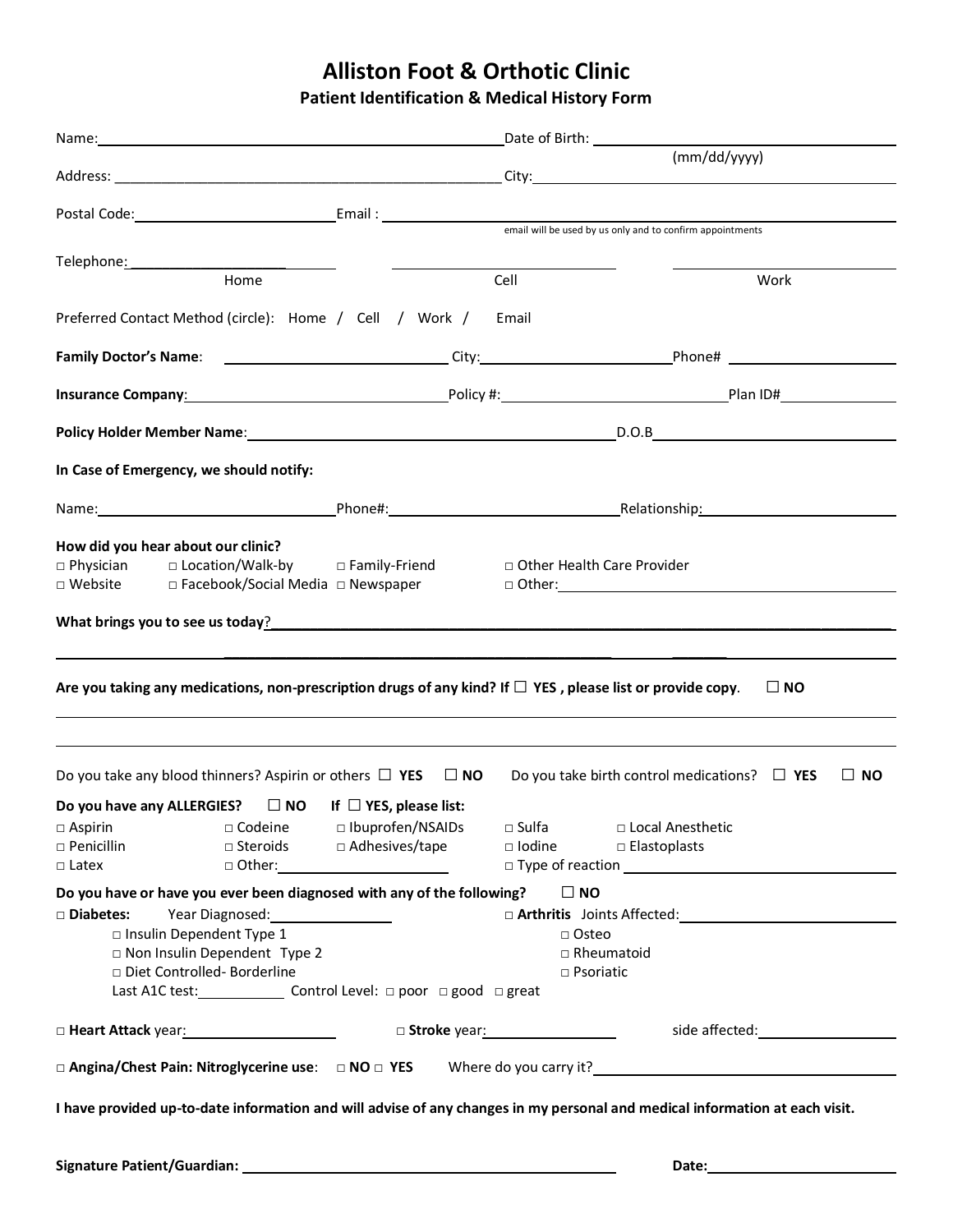# **Alliston Foot & Orthotic Clinic Medical History and Foot Examination**

|                                                                                                                               |                                                | Initial / Re-Assessment                                    |  |  |
|-------------------------------------------------------------------------------------------------------------------------------|------------------------------------------------|------------------------------------------------------------|--|--|
| Name:                                                                                                                         |                                                | Date:                                                      |  |  |
| Review of Systems                                                                                                             |                                                |                                                            |  |  |
| $\Box$ Kidney disease                                                                                                         | $\Box$ Congestive Heart Failure                | $\Box$ Spinal Stenosis                                     |  |  |
| $\Box$ Liver disease                                                                                                          | □ Pacemaker - Irregular heart arrhythmia       | $\Box$ HIV/AIDS - Hepatitis A/B/C                          |  |  |
| □ Thyroid disease                                                                                                             | $\Box$ Mitro-valve prolapsed – valve replaced  | □ Seizures - Epilepsy                                      |  |  |
| □ Osteoporosis/ Osteopenia                                                                                                    | $\sqcap$ Gout                                  | □ Bleeding Disorders                                       |  |  |
| □ Asthma - COPD - Emphysema                                                                                                   | $\Box$ Muscular Dystrophy – Multiple Sclerosis | □ Stomach Ulcer - Acid Reflux - Crohn's /                  |  |  |
| □ Psoriasis - Eczema - Rash/skin problem                                                                                      | $\Box$ Fibromyalgia                            | Colitis                                                    |  |  |
| $\Box$ Blood Clots - Varicose veins                                                                                           | $\Box$ Anxiety - Depression - Claustrophobia   | □ Pregnancy                                                |  |  |
| □ High/Low blood pressure                                                                                                     | □ Spina bifida - Cerebral Palsy                | $\Box$ Cancer                                              |  |  |
|                                                                                                                               |                                                | $\Box$ Other:                                              |  |  |
| Surgeries: <u>www.community.community.community.com</u>                                                                       |                                                |                                                            |  |  |
|                                                                                                                               |                                                | Any past ankle sprains? $\Box$ YES $\Box$ NO               |  |  |
| NOTES:<br><u> 1980 - Johann John Stein, fransk politik (f. 1980)</u>                                                          |                                                |                                                            |  |  |
| <b>Employment Status</b>                                                                                                      | <b>Physical Attributes</b>                     |                                                            |  |  |
| □ Not Working: Home/Retired/Disable/Student                                                                                   |                                                | Height ______ Weight ________Shoe Size_______              |  |  |
|                                                                                                                               |                                                | Past 6 months any weight $\Box$ gain $\Box$ loss How much? |  |  |
| $\Box$ Part-time<br>$\Box$ Full time<br>$\Box$ Occasional<br>#__childbirths. Are you currently pregnant? $\Box$ Yes $\Box$ No |                                                |                                                            |  |  |
| %typical day:<br>Sport & Activities. List:                                                                                    | <b>Footwear</b>                                |                                                            |  |  |
| Standing ____%                                                                                                                |                                                |                                                            |  |  |
| Walking ____%                                                                                                                 | $\square$ Work boots                           | $\Box$ Running shoes<br>$\Box$ Slip-ons                    |  |  |
| Sitting<br>$\frac{0}{0}$<br>$\Box$ Summer $\Box$ Winter $\Box$ All the time                                                   | $\Box$ Flats                                   | $\Box$ Heels ____"<br>$\Box$ Walking shoes                 |  |  |
| Times/Week Min/Km:                                                                                                            | $\Box$ Sandals                                 | $\Box$ Laced<br>$\Box$ Other:                              |  |  |

What do you wear inside the house?

### **Social History**

**Alcohol Usage**: □ Yes □ No □ Previous Use **Cigarette/Tobacco Use**: □ Yes □ No □ Previous Use

Times/Week\_\_\_\_\_\_ Min/Km:\_\_\_\_\_\_

#### **Foot History & Information**

|                                                                                                                                | Foot Problem <b>Example 20</b>                                                                                  |
|--------------------------------------------------------------------------------------------------------------------------------|-----------------------------------------------------------------------------------------------------------------|
| Have you ever had your feet examined before by a:                                                                              | $\Box$ Family physician $\Box$ Chiropodist/Podiatrist $\Box$ Orthopedic Surgeon $\Box$ Pedicurist $\Box$ Other: |
| Did you previously or do you now wear:                                                                                         |                                                                                                                 |
| Over the counter insert? $\Box$ Yes $\Box$ No Still using them? $\Box$ Yes $\Box$ No Do or did they help? $\Box$ Yes $\Box$ No |                                                                                                                 |
| Custom made orthotics? $\Box$ Yes $\Box$ No Still using them? $\Box$ Yes $\Box$ No Do or did they help? $\Box$ Yes $\Box$ No   |                                                                                                                 |
|                                                                                                                                |                                                                                                                 |
| Diabetes, Neurological & Vascular Foot Screening:                                                                              |                                                                                                                 |
| Do you ever get calf or leg cramps? $\Box$ No $\Box$ Yes. When?                                                                | Day while walking OR Night time/Rest/Sleeping                                                                   |
| Do you feel your feet are cold or hot? $\Box$ Yes $\Box$ No                                                                    |                                                                                                                 |
| Are your feet or toes ever numb? $\square$ Yes $\square$ No                                                                    |                                                                                                                 |
| Do they ever tingle?<br>$\Box$ Yes $\Box$ No                                                                                   |                                                                                                                 |
| Do they ever burn?<br>$\Box$ Yes $\Box$ No                                                                                     |                                                                                                                 |
| Or feel like insects are crawling on them? $\Box$ Yes $\Box$ No                                                                |                                                                                                                 |
| NOTES:                                                                                                                         |                                                                                                                 |